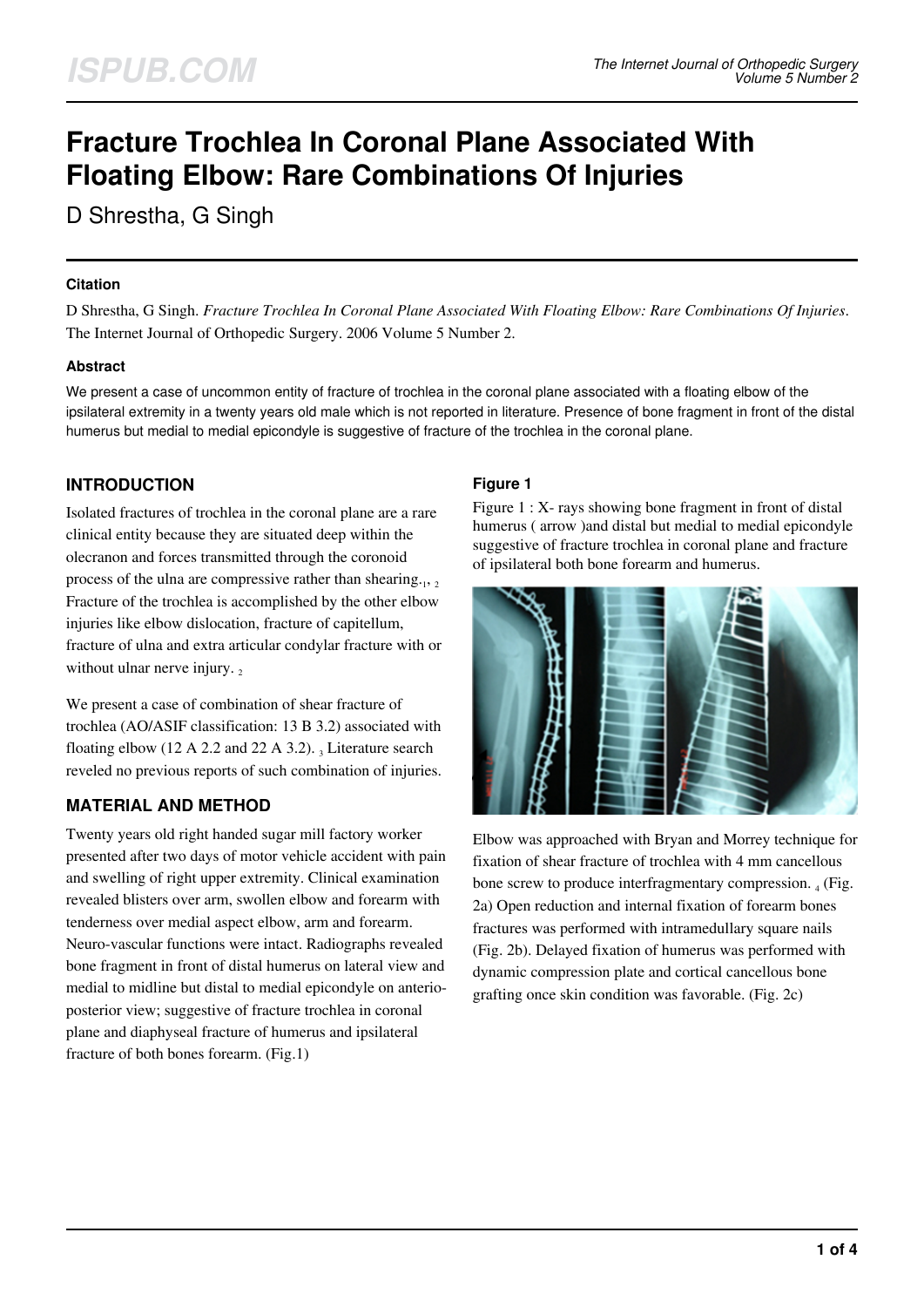#### **Figure 2**

Figure 2a: Open reduction and internal fixation of fracture trochlea with lag screw. Fig. 2b: Open reduction and internal fixation of fracture both bones forearm with intramedullary square nails. Fig. 2c: Open reduction, internal fixation with dynamic compression plate and cortico-cancellous bone grafting for fracture of humerus.



Post operative period was uneventful. Patient retuned for follow up to only after 12 months with backing up square nail from ulna. Radiograph revealed union of fracture trochlea without evidence of avascular necrosis but delayed union of both forearm bones fracture. (Fig. 3a, 3b) Mayo Elbow Performance Index showed Fair outcome.

#### **Figure 3**

Figure 3a: Follow up at eight months showing union of fracture trochlea. Figure 3b: Follow up at eight months showing delayed union and backing up of ulnar intramedullary nail.



## **DISCUSSION**

Osteochondral shearing fracture of distal end of humerus is uncommon. 1, 6 Compressive wedging or shearing forces are usually involved in producing these fractures. Because of lack of muscular or ligamentous attachment, avulsion force does not play a role in these fracture and free fragments remain free within joint cavity.<sub>1</sub> Trochlea fracture is usually caused by a fall on olecranon or out stretched arm or direct injury.  $<sub>7</sub>$ </sub>

As forces strong enough to create trochlea fracture also disrupt ulna and capitellum; dislocate elbow and result bicolumnar condylar fracture, careful examination to rule out these injuries is mandatory.  $_6$  Elbow effusion, pain, restriction of movements, crepitation and radiographic evidence of semi-circled or moon shaped bony fragment

lying in front of distal humerus on lateral view and medial to midline but distal to medial epicondyle on AP view should arise suspicion of trochlea fracture in coronal plane. 1, 8 In our patient, trochlea fracture in coronal plane was associated with ipsilateral diaphyseal fracture of humerus and forearm both bones fracture, floating elbow: a combination previously not reported.

Osteochondral shear fracture of distal humerus is not obvious in anterio-posterior radiographs. Typically described "double arc sign" on lateral view suggests shear fracture of capitellum extending to lateral trochlea ridge. Osteochondral fragment of trochlea is less apparent in plane radiographs and may need CT scan in axial or transverse plane which provides details of fracture pattern.

Smith recommended a posterior splint for three weeks followed by physiotherapy for fracture trochlea that can not be replaced or anatomically secured. Large fragment like in our patient should be replaced and fixed with either by Herbert screw or bio-absorbable pins or inter fragmentary AO lag screws to prevent elbow incongruity or instability.  $_{10}$ , 11

Very few outcome reports of trochlea fracture are available. When it is associated with other elbow injury, outcome has been found poor.  $_{10}$  In our patient outcome was fair according to Mayo Elbow Performance Index.

## **CORRESPONDENCE TO**

Dipak Shrestha. (MS) Lecturer Dhulikhel Hospital, Kathmandu University, School Medical Sciences Dhulikhel, Nepal GPO Box: 11008 Kathmandu, Fax +977 11 490707, E- mail: dsmsortho@yahoo.com

#### **References**

1. Hotchkiss RN: Fracture and dislocations of elbow. In: Rockwood CA, Green DP, Bucholz RW, Heckman JD, eds. Fracture in Adult. Vol. 1, Fourth ed. Philadelphia, Lippincott - Raven, 1996: 929-1024. 2. Mehdian H, Michael D, McKee MD. Fracture of Capitellum and Trochlea. Orthop Clin North Am. 2000; 31:115-127. 3. Muller ME, Nazarlan S, Koch P, Schatzker J. The comprehensive classification of fracture of long bones. New York: Springer; 1990 4. Morrey BF. Surgical exposure of the elbow. In: Morrey BF, ed. The elbow and its disorders. Second ed. Philadelphia: WB Sounders, 1993: 136-166. 5. Morrey BP, An KN, Chao EYS. Functional evaluation of the elbow. In: Morrey BF, ed. The elbow and its disorders. Second ed. Philadelphia: WB Sounders, 1993: 56-97. 6. Jupiter JB, Morrey BF. Fracture of distal humerus in Adult. In: Morrey BF, ed. The elbow and its disorders. Second ed. Philadelphia: WB Sounders, 1993: 328-366. 7. Grant IR, Miller JH. Osteochondral fracture of the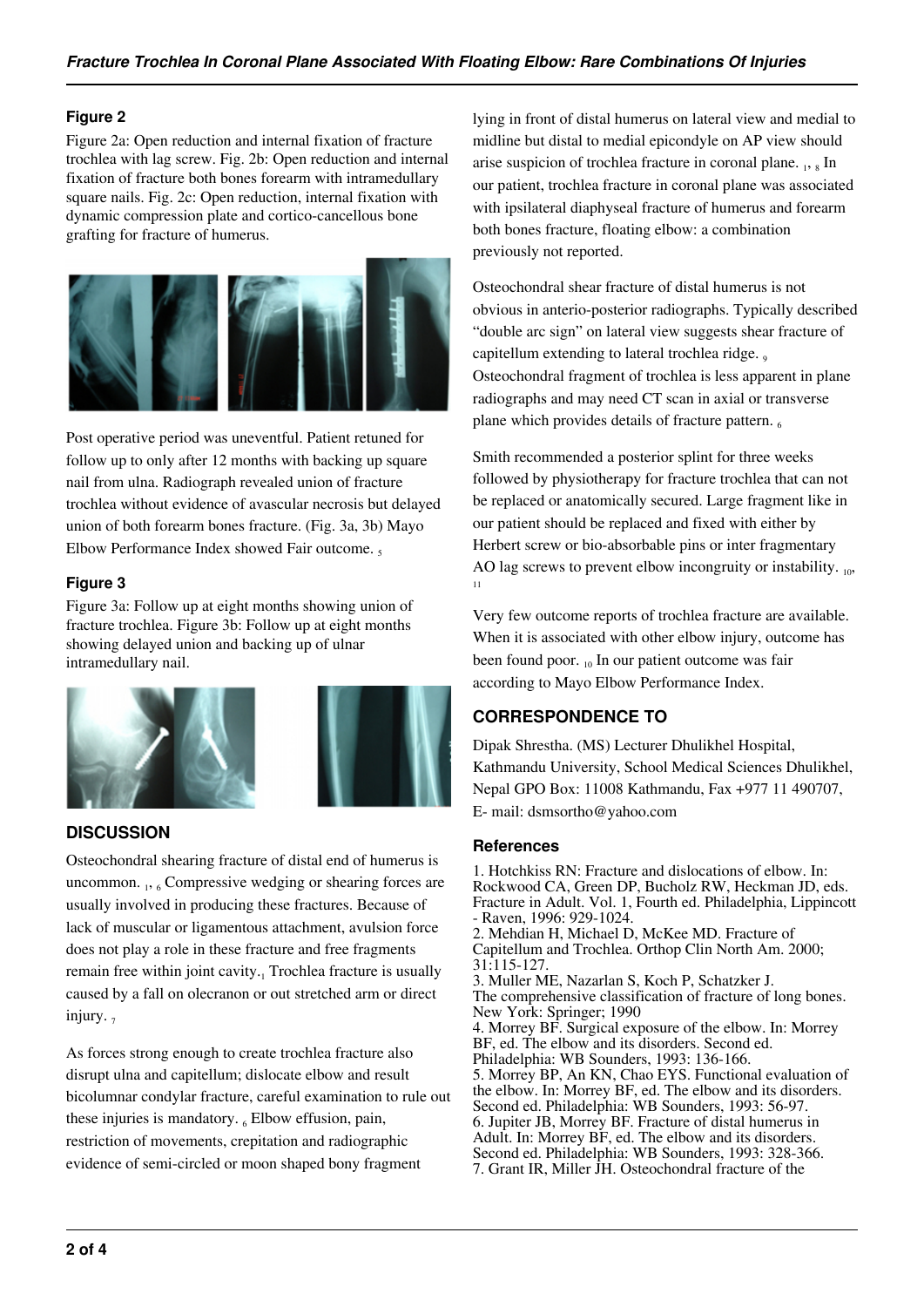trochlea associated with fracture-dislocation of the elbow. Injury. 1975; 6: 257-260.

8. AV oberstein A , Kreitner KF, Lowe A, Michiels I. Isolated fracture of trochlea humeri following direct elbow trauma. Aktulle Radiologie 1994 Sept; 4(5): 271-3. 9. McKee MD, Jupiter JB, Bamberger HB. Coronal Shear

fracture of the distal end of the humerus. J Bone Joint Surg. [Am] 1996; 78-A: 49-54.

10. Smith FM. Surgery of elbow. Philadelphia, WB Saunders 1972. 11. David G. Keintz JR, Baratz ME. Fracture of elbow.

Orthop Clin. North Am. 1999; 30:37-61.